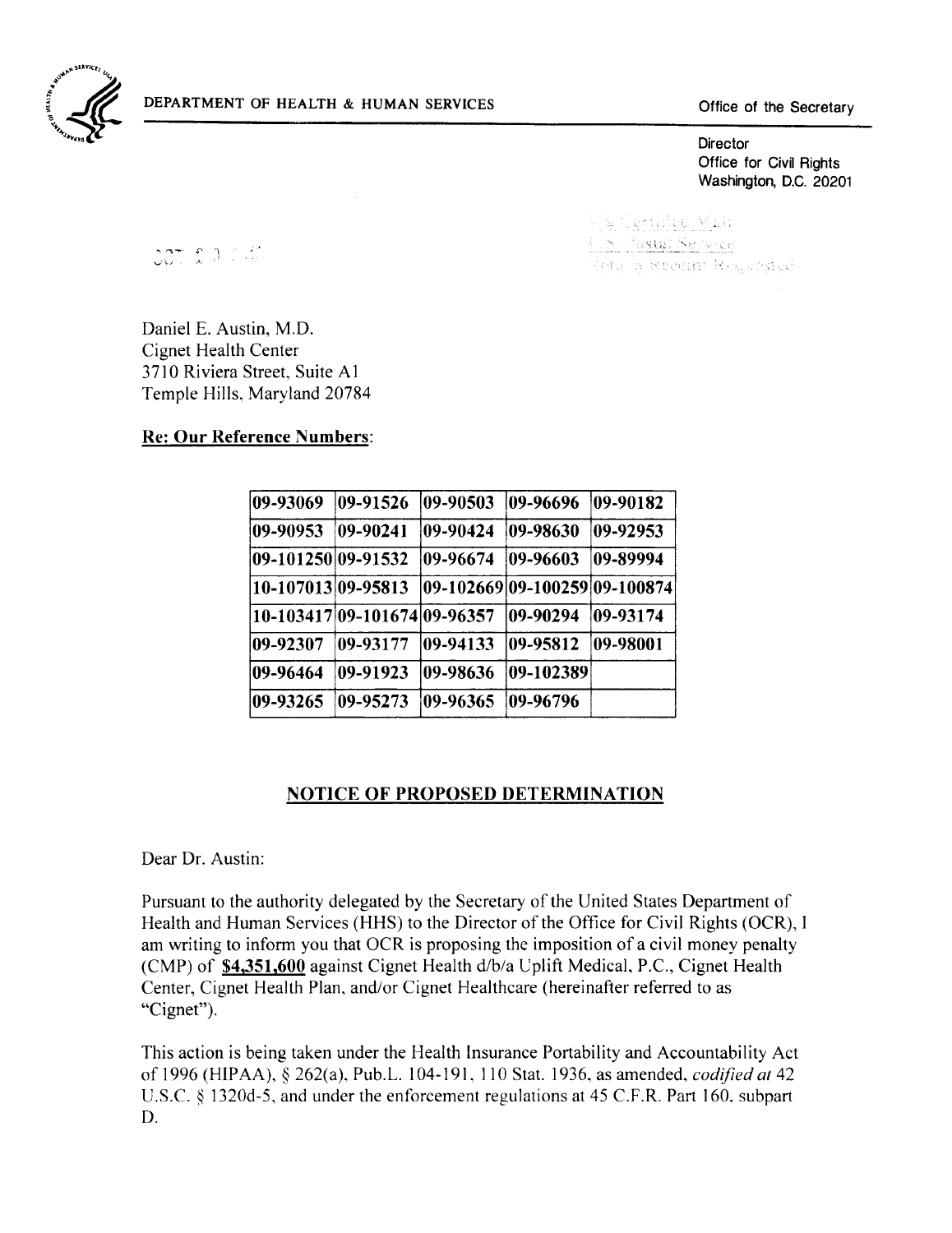# **I.** The Statutory Basis for the Proposed CMP

The Secretary of HHS is authorized to impose CMPs (subject to the limitations at 42 U.S.C. § 1320d-5(b)) against any covered entity, as described at 42 U.S.C. § 1320d-1(a), that violates a provision of Part C (Administrative Simplification) of Title XI of the Social Security Act. *See* 42 U.S.C. § 1320d-5(a). as amended. This authority extends to violations of the regulations commonly known as the Privacy Rule promulgated at 45 C.F.R. Part 160 and subparts A and E of Part 164, pursuant to Section  $264(c)$  of HIPAA. The Secretary has delegated enforcement responsibility for the Privacy Rule to the Director of OCR. *See* 65 Fed. Reg. 82381 (Dec. 28, 2000).

For violations occurring prior to February 18,2009, OCR is authorized to impose CMPs of up to \$100 for each such violation, provided that the total amount imposed on a covered entity for violations of an identical requirement or prohibition during a calendar year may not exceed \$25,000. For violations of the Privacy Rule occurring on or after February 18, 2009, pursuant to section 1341 O(d) of the Health Information Technology for Economic and Clinical Health (HITECH) Act, which was enacted as part of the American Recovery and Reinvestment Act, Pub.L. 111-5, 123 Stat. 115 and which amended the penalty amounts established under HIP AA, OCR is authorized to impose a range of CMPs of not less than \$100 to more than \$50,000 for each violation, provided that the total amount imposed on a covered entity for violations of an identical requirement or prohibition during a calendar year may not exceed \$1,500,000. *See 42*  U.S.c. § 1320d-5(a); 45 C.F.R. § 160.404(b); 74 Fed. Reg. 56123, 56131 (Oct. 30,2009).

# **II. Findings of Fact**

1. Cignet is a covered entity within the definition of that term set forth at 45 C.F.R. § 160.103 and as such is required to comply with the requirements of the Privacy Rule.

2. Cignet maintained medical records containing protected health information related to 41 individuals who received physician services from members of the workforce of Cignet.

3. These 41 individuals (listed in Attachment A) requested copies of their medical records maintained by Cignet. Cignet did not provide them access to obtain a copy of the protected health information about them in the medical records maintained by Cignet. Cignet's failure to provide each individual with access continued each day from the date specified in column 5 of Attachment A for each individual.

4. Cignet did not respond to the 41 individuals (listed in Attachment A) who requested copies of their medical records maintained by Cignet.

5. Several of the individuals informed Cignet that they were requesting copies of their medical records so that they could obtain health care services from physicians other than those who were workforce members of Cignet.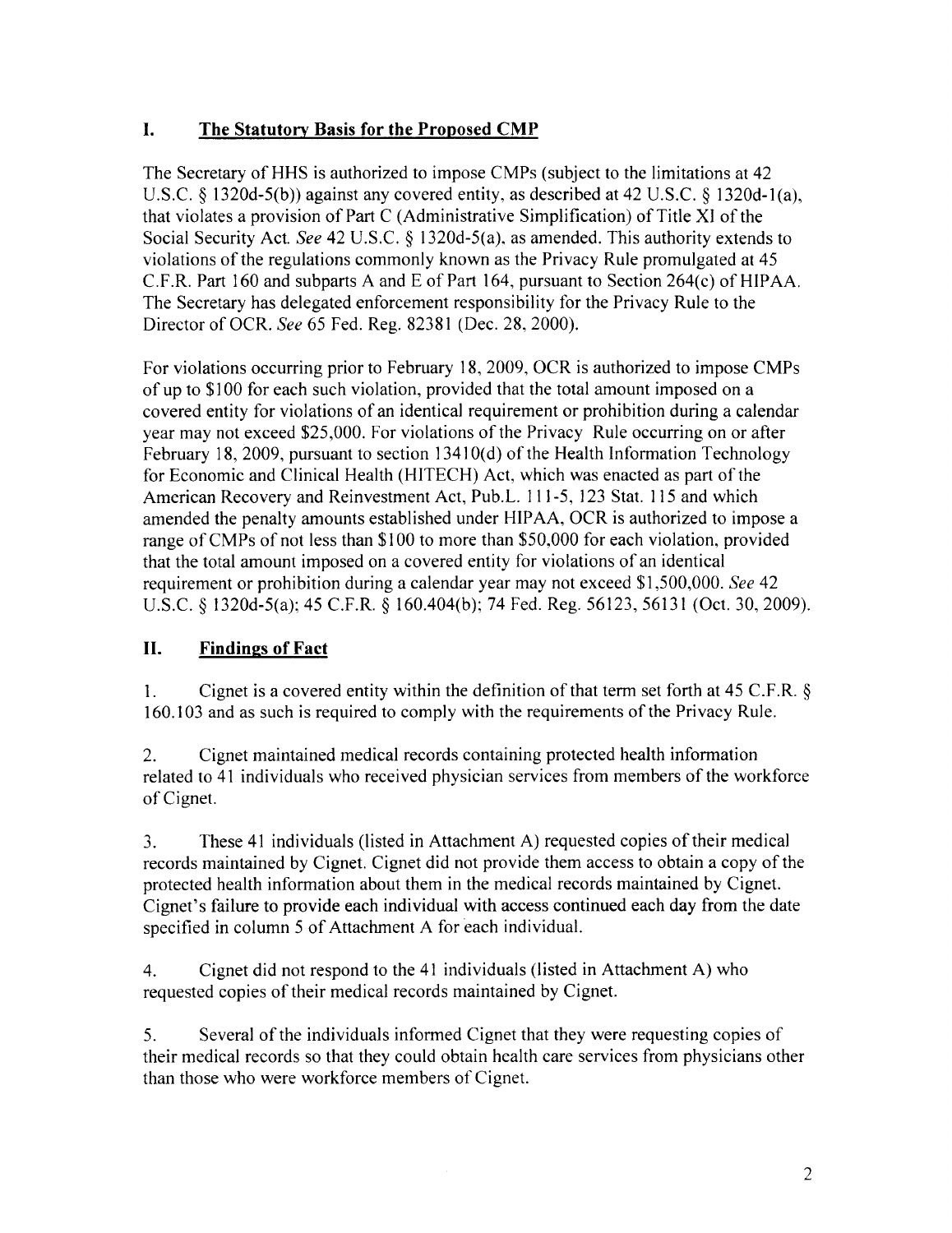6. OCR notified Cignet in writing of its investigations of 38 complaints related to the access requests of the 41 individuals on the dates specified in column 4 of Attachment A for each individual. The notification letters requested a response from Cignet.

7. Cignet did not respond to OCR's written notification of the investigations, numerous follow-up attempts to contact Cignet by telephone, or to two subsequent letters (one of which was from the Region III Manager of OCR and one of which was from the General Counsel's Office of HHS) informing Cignet of its obligation at 45 C.F.R. § 164.524 to provide the individuals access to obtain a copy of the protected health information about them in the designated record sets (medical records) maintained by Cignet.

8. In a first group of 11 of the complaints, the final deadline established in a written letter dated March 1, 2009 by OCR for Cignet's provision of the requested medical records was March 17,2009. Cignet failed to produce the medical records as directed and failed to respond to OCR in any way regarding the March 1, 2009 letter.

9. In a second group of 16 complaints received by OCR after the first group, the final deadline established in a written letter dated September 1, 2009 by OCR for Cignet's provision of the requested medical records was September 17,2009. Cignet failed to produce the medical records as directed and failed to respond to OCR in any way regarding the September 1, 2009 letter.

10. On June 26, 2009, OCR issued a subpoena *duces tecum* directing Cignet to produce the medical records of the individuals in the first group of 11 complaints by no later than July 27, 2009. The subpoena was delivered to Cignet by United States Postal Service certified mail, return receipt requested, and was received by Cignet's agent on June 29, 2009.

11. Cignet failed to produce the medical records as directed in the subpoena and failed to respond to OCR in any way regarding the June 26,2009 subpoena.

12. On August 3, 2009, OCR informed Cignet in writing that it had not received a response as directed in the subpoena. The certified letter, received by Cignet's agent on August 5, 2009 informed Cignet that if it did not respond within 10 days of the receipt of the letter, OCR would proceed with a series of enforcement actions.

13. Cignet failed to produce the medical records as directed and failed to respond to OCR in any way regarding the August 3, 2009 letter.

14. On February 4, 2010, through the representation of the Department of Justice, Civil Division, Federal Programs Branch, OCR filed a petition to enforce its subpoena *duces tecum* in the United States District Court for the District of Maryland (Case 8:10mc-00059-A W). The Court issued an order for Cignet to show cause and scheduled a hearing for March 29, 2010. Cignet did not appear at the hearing, did not respond to the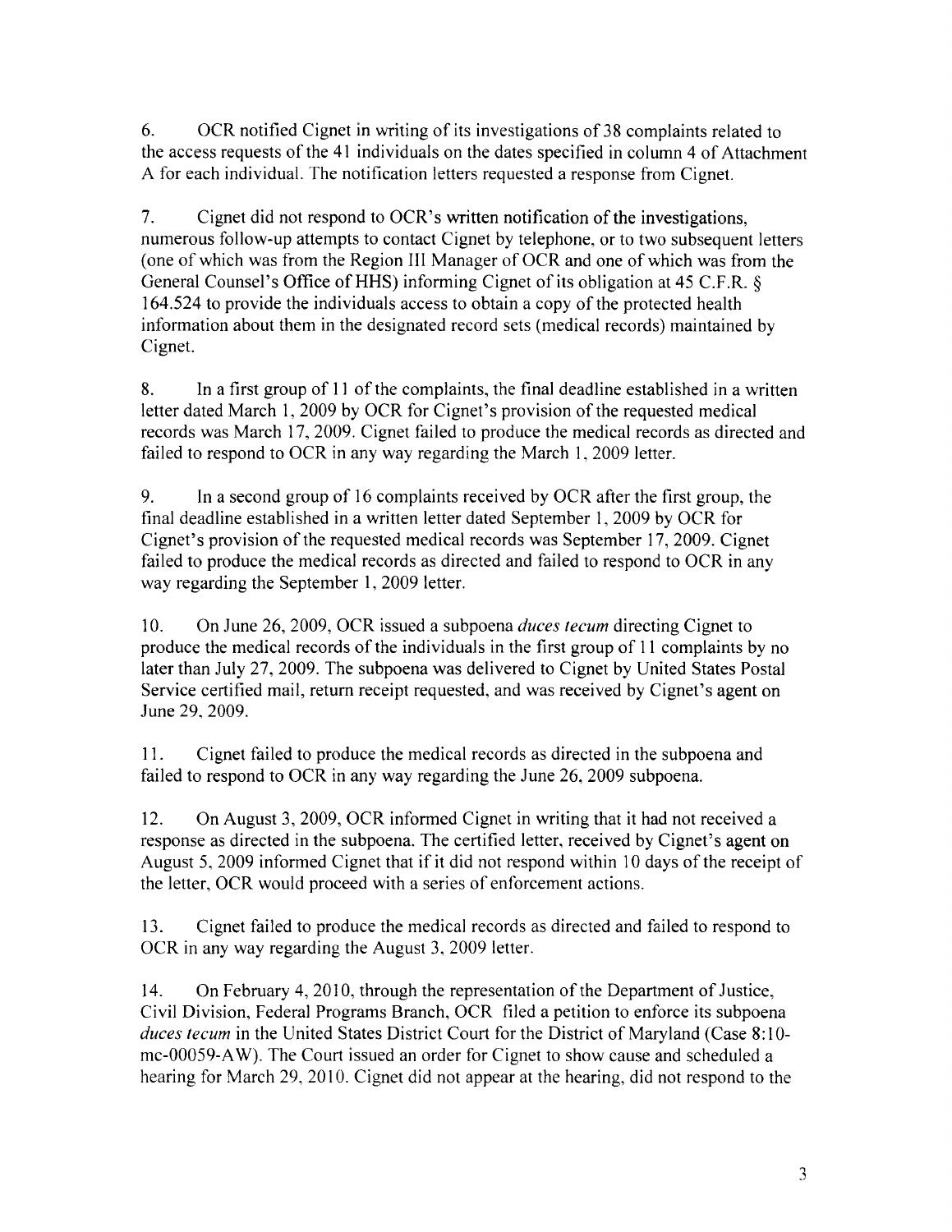petition and did not defend the action.

15. On March 30, 2010, the Court granted a judgment by default against Cignet in accordance with the petition and directed Cignet to produce a copy of the complete designated record sets (medical records) for the 11 individuals listed in the OCR subpoena by April 7. 2010.

16. On April 7, 2010, Cignet delivered 59 boxes of original medical records to the Department of Justice, Civil Division, Federal Programs Branch at 20 Massachusetts Avenue, N.W., Washington, D.C. 20044 to the attention of the attorney representing OCR in the U.S. District Court case.

17. Included in those 59 boxes were the medical records of the 11 individuals listed in the OCR subpoena. In the 59 boxes, OCR also found the medical records of 30 other individuals listed in Attachment A. The 59 boxes also contained the medical records of approximately 4,500 individuals for whom OCR made no request or demand and for whom Cignet had no basis for the disclosure of their protected health information to OCR.

18. On August 19, 2010, OCR informed Cignet in a letter from its Region III Manager that its investigation of these complaints indicated that Cignet failed to comply with the Privacy Rule and that this matter had not been resolved by informal means despite OCR's attempts to do so. The letter stated that pursuant to 45 C.F.R. § 160.312(a)(3), OCR was informing Cignet of the preliminary indications of noncompliance and providing Cignet with an opportunity to submit written evidence of any mitigating factors (45 C.F.R. § 160.408) or affirmative defenses (45 C.F.R. § 160.410) for OCR's consideration in making its determination of a CMP pursuant to 45 C.F.R. § 160.404. The letter stated that Cignet could also submit written evidence to support a waiver of a CMP for violations that were due to reasonable cause and not due to willful neglect (45 C.F.R.  $\S$  160.412). Each of Cignet's indicated acts of noncompliance and the potential CMP for the acts of noncompliance were described in the letter. The letter was delivered to Cignet by United States Postal Service certified mail, return receipt requested, and was received by Cignet's agent on August 23, 2010.

19. eignet failed to respond to OCR in any way regarding OCR's August 19,2010 letter.

20. OCR obtained the authorization of the Attorney General of the United States prior to issuing this Notice of Proposed Determination to impose a CMP.

# **III. Basis for CMP**

Based on the above findings of facts, OCR has determined that Cignet is liable for the following violations of the Privacy Rule and, therefore, is subject to a CMP.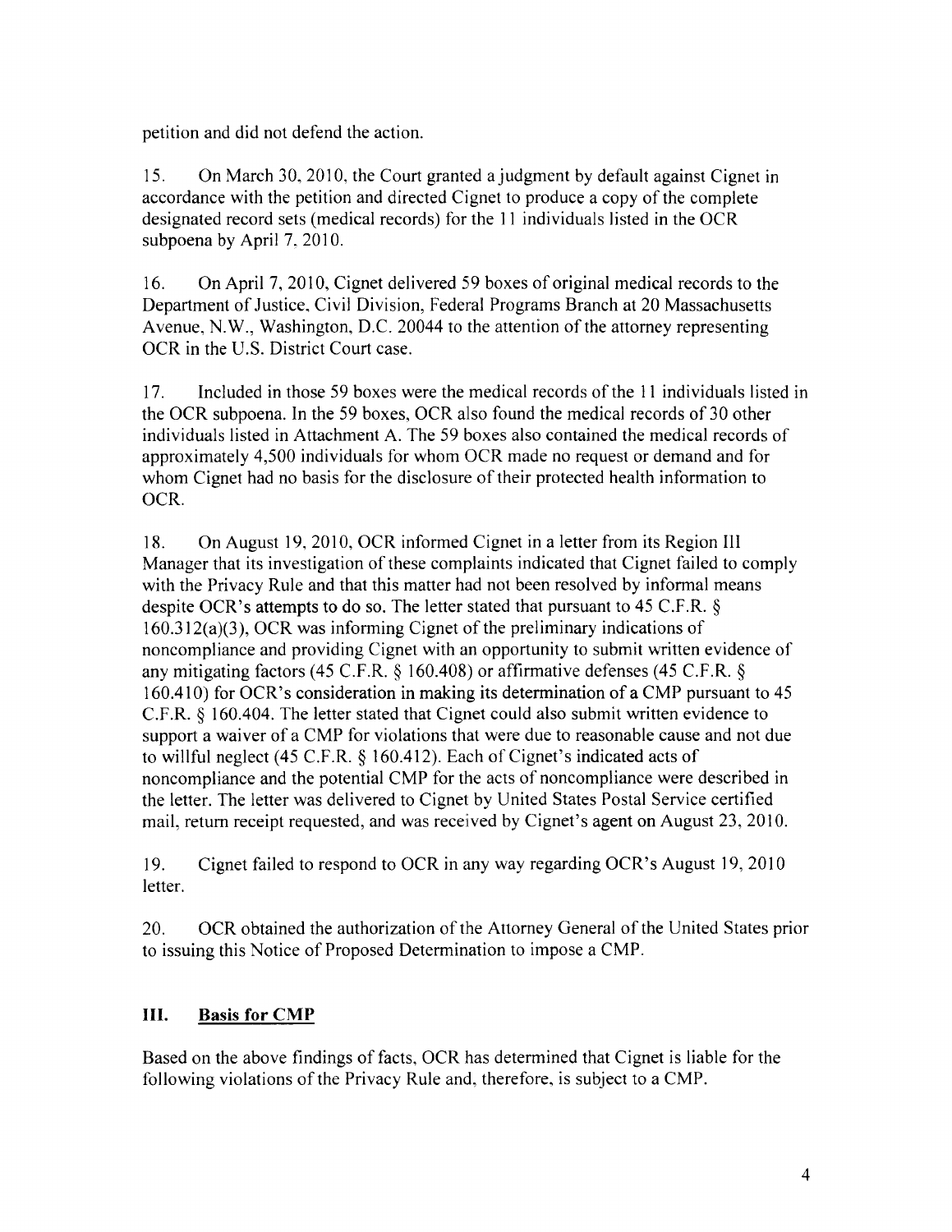- *1. Failure to Provide Access* (45 *C.F.R.* § *164.524).* Cignet failed to provide 41 individuals listed in Attachment A timely access to obtain a copy of the protected health information about them in the designated record sets (medical records) maintained by Cignet. These failures constitute violations of 45 C.F.R. § 164.524. Cignet's failure to provide each individual with access constitutes a separate violation of 45 C.F.R. § 164.524, and each day that the violation continued (that is, from the date specified in column 5 of Attachment A until April 7,2010) counts as a separate violation of 45 C.F.R. § 164.524.
- *2. Failure to Cooperate with an Investigation* (45 *C.F.R.* § *I60.3JO(b)).*  Cignet failed to cooperate with OCR's investigation of27 complaints regarding Cignet's noncompliance described in paragraph 1 above. These failures to cooperate with an investigation constitute violations of 45 C.F .R. § 160.31O(b). Cignet's failure to cooperate with OCR's investigation of each complaint constitutes a separate violation of 45 C.F.R. § 160.31O(b), and each day that the violation continued (that is, from the date specified in column 7 of Attachment A until April 7,2010) counts as a separate violation of 45 C.F.R. § 160.31 O(b). Each violation of 45 C.F.R. § 160.31O(b) was due to Cignet's willful neglect of its obligation to comply with 45 C.F.R. § 160.31O(b). Willful neglect means the conscious, intentional failure or reckless indifference to the obligation to comply with the administrative simplification provision violated. *See* 45 C.F.R. § 160.401.

# **IV. No Affirmative Defenses**

By its letter of August 19,2010 (see Finding #18 above), OCR offered Cignet the opportunity to provide written evidence of mitigating factors or affirmative defenses and/or its written evidence in support of a waiver of a CMP within thirty (30) days from the date of receipt of that letter. No evidence was submitted to OCR by Cignet by September 27, 2010. Therefore, OCR has determined that there is no affirmative defense to and no basis for waiver of the CMP pursuant to 45 C.F.R. §§ 160.410 and 160.412.

### **V. Factors in Determining the Amount of the CMP**

In determining the amount of the CMP for each violation, OCR has considered the following factors in accordance with 45 C.F.R. § 160.408. Each of the factors listed below was considered an aggravating factor in determining the amount of the CMP:

(a) These violations hindered the individuals' ability to obtain continuing health care by delaying their receipt of the protected health information about them when they sought care from physicians other than those at Cignet.  $45$  C.F.R.  $\S$  160.408(b)(3).

(b) OCR was forced by Cignet's inaction to issue a subpoena *duces tecum* and to file a petition with the U. S. District Court to obtain copies of the protected health information of 11 of these individuals, who are guaranteed by the Privacy Rule to receive a copy of the protected health information about them in medical records maintained by a covered entity. 45 C.F.R. § 160.408(f).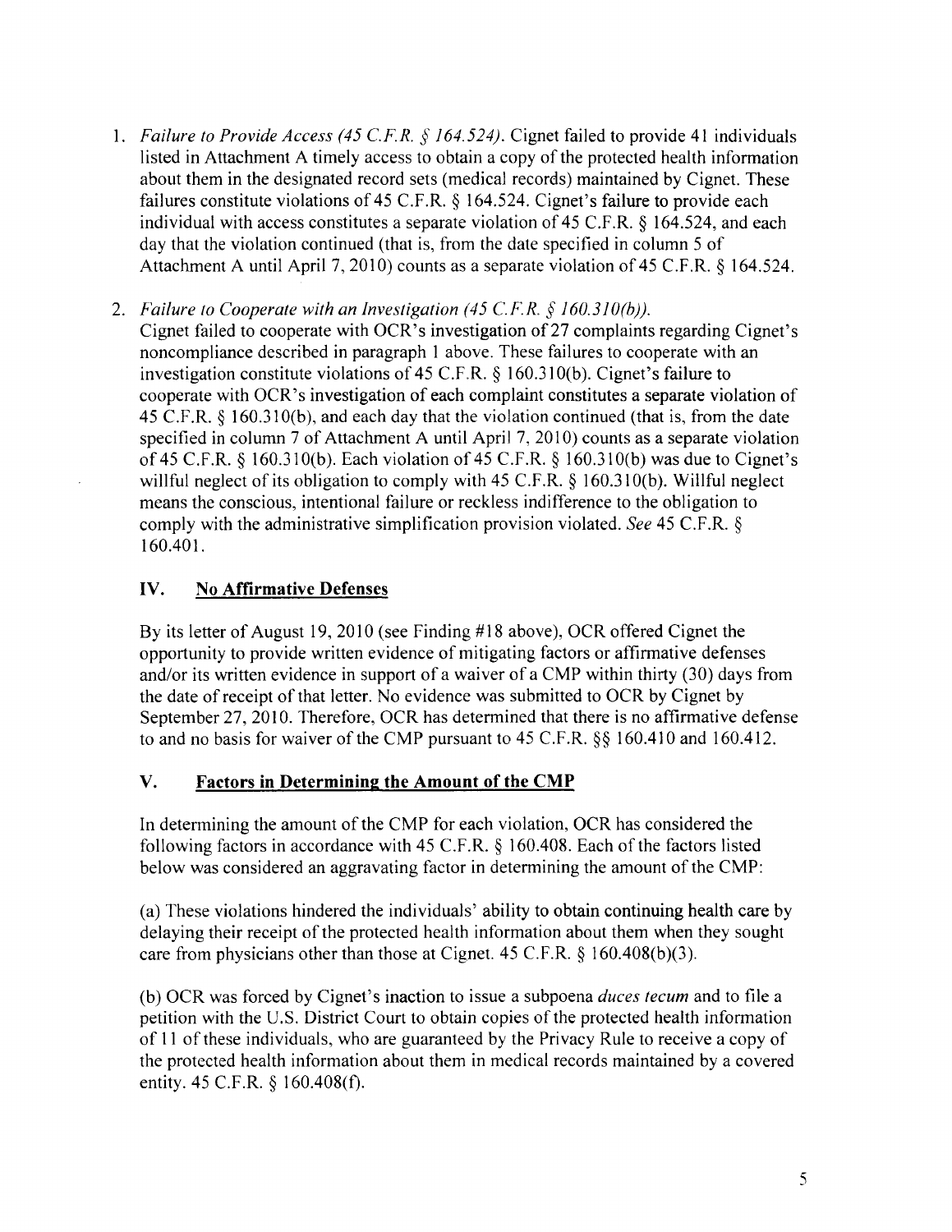# **VI. Waiver**

**In** considering the imposition of the CMP, OCR has detennined that the violation of failure to cooperate with an investigation (45 C.F.R.  $\S$  160.310(b)) was due to Cignet's willful neglect of its obligation to comply with this requirement of the Privacy Rule. Therefore OCR may not waive the CMP, in whole or in part, for this violation pursuant to 45 C.F.R.  $\S$  160.412 even if the payment of the penalty would be excessive relative to the violation.

# **VII.** Amount of the CMP

Based on the foregoing, OCR finds that Cignet is liable for the following CMP amounts for the violations described in Section III:

# **A. Amount of eMP per Violation**

- 1. *Provision ofAccess* (45 *CF.R.* § 164.524): The CMP is **\$1,351,600.**  The computation of this CMP amount is shown in Attachment B. This CMP amount is based on 45 C.F.R.  $\frac{6}{3}$  160.404(b)(1) for the violations that occurred prior to February 18, 2009 and on 45 C.F.R.  $\frac{1}{6}$  160.404(b)(2)(i) for the violations that occurred on or after February 18,2009.
- *2. Failure to Cooperate with an Investigation* (45 *CF.R.* § *160.310(b)):* The CMP is **\$3,000,000.**

The computation of this CMP amount is shown in Attachment C. This CMP amount is based on

45 C.F.R. § 160.404(b)(2)(iv).

# **B. Total Amount of CMP**

The total amount of the CMP for which OCR finds Cignet liable for the violations of the Privacy Rule described in Section III and for which OCR hereby proposes Cignet pay is: **\$4,351,600.** 

# **VIII. Right to a Hearing**

Cignet has the right to a hearing before an administrative law judge to challenge this proposed CMP. To request a hearing to challenge this proposed CMP, Cignet must mail a request, via certified mail with return receipt request, under the procedures set forth at 45 C.F.R. Part 160 within 90 days of your receipt of this letter. Such a request must: (1) clearly and directly admit, deny, or explain each of the findings of fact contained in this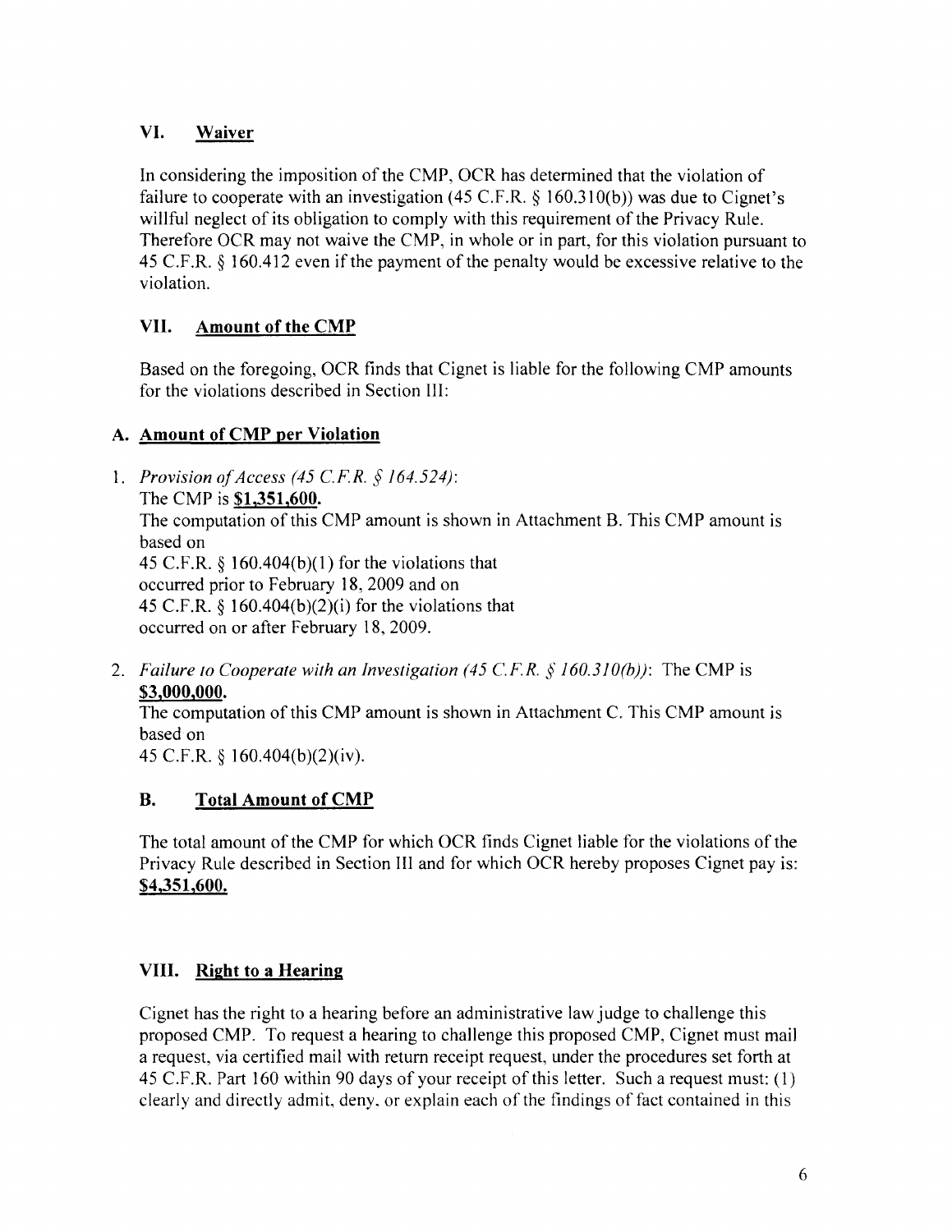notice; and (2) state the circumstances or arguments that you allege constitute the grounds for any defense, and the factual and legal basis for opposing the proposed CMP. *See* 45 C.F.R. § 160.504(c). If you wish to request a hearing, you must submit your request to:

> Theodore Kim, Esquire Chief, Civil Remedies Division Departmental Appeals Board, MS 6132 330 Independence Ave, SW Cohen Building, Room G-644 Washington, D.C. 20201 Telephone: (202) 565-9462

A failure to request a hearing within 90 days permits the imposition of the proposed CMP without a right a hearing under 45 C.F.R. § 160.504 or a right of appeal under 45 C.F.R. § 160.548. If you choose not to contest this proposed CMP, you should submit a written statement accepting its imposition within 90 days of receipt of this notice.

If Cignet does not request a hearing within 90 days, then we will notify you of the imposition of the CMP through separate letter, including instructions on how Cignet can make payment, and the CMP will become final upon receipt of such notice.

If you have any questions concerning this letter, please contact Paul Cushing, Regional Manager, Region III, at 215-861-4441.

Sincerely,

 $\mathcal{S}\setminus$ 

Georgina C. Verdugo Director

cc: Darrell Allen

Enclosures: Attachments A, B, and C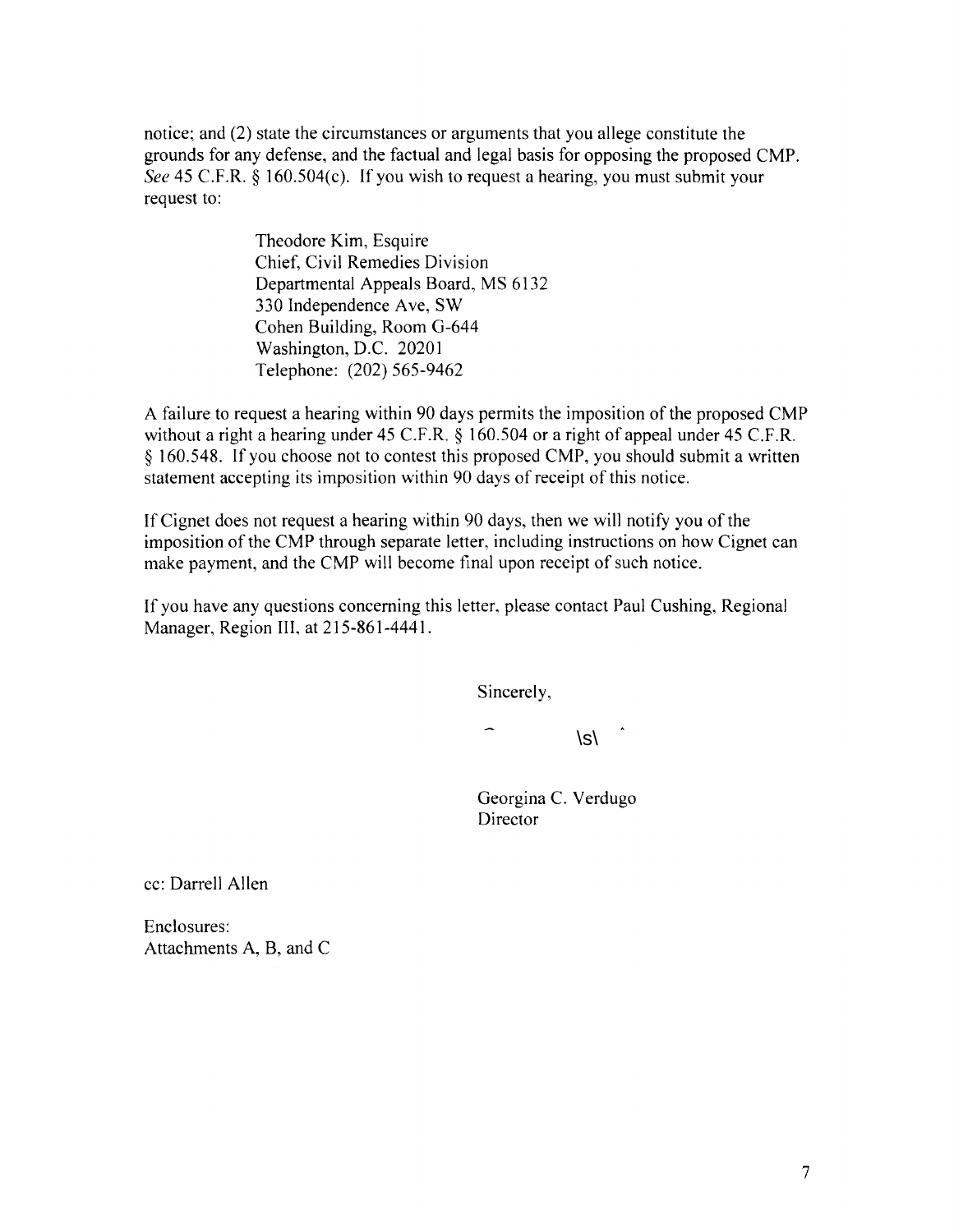| Column <sub>4</sub><br>Column 5<br>Column 6<br><b>OCR</b><br><b>First Name</b><br><b>Last Name</b><br>Investigation<br><b>Notice of Access</b><br><b>Access Deadline</b><br><b>Transaction #</b><br><b>Notification</b><br><b>Request</b><br>09-93069<br>3/1/2009<br>11/30/2008<br>9/30/2008<br>09-90953<br>12/5/2008<br>12/17/2008<br>10/17/2008<br>09-101250<br>8/13/2009<br>10/13/2009<br>8/13/2009<br>10-107013<br>1/19/2009<br>11/14/2009<br>9/14/2009<br>10-107013<br>1/19/2009<br>11/14/2009<br>9/14/2009<br>10-103417<br>10/13/2009<br>12/13/2009<br>10/13/2009<br>09-92307<br>12/7/2008<br>2/2/2009<br>10/7/2008<br>09-96464<br>7/19/2009<br>5/19/2009<br>5/19/2009<br>09-93265<br>12/30/2008<br>10/30/2008<br>3/1/2009<br>09-91526<br>5/19/2009<br>7/19/2009<br>5/19/2009<br>09-90241<br>12/5/2008<br>11/25/2008<br>9/25/2008<br>09-91532<br>12/5/2008<br>12/31/2008<br>10/31/2008<br>09-95813<br>5/19/2009<br>7/19/2009<br>5/19/2009 |                                           |
|-------------------------------------------------------------------------------------------------------------------------------------------------------------------------------------------------------------------------------------------------------------------------------------------------------------------------------------------------------------------------------------------------------------------------------------------------------------------------------------------------------------------------------------------------------------------------------------------------------------------------------------------------------------------------------------------------------------------------------------------------------------------------------------------------------------------------------------------------------------------------------------------------------------------------------------------------|-------------------------------------------|
|                                                                                                                                                                                                                                                                                                                                                                                                                                                                                                                                                                                                                                                                                                                                                                                                                                                                                                                                                 | Column <sub>7</sub>                       |
|                                                                                                                                                                                                                                                                                                                                                                                                                                                                                                                                                                                                                                                                                                                                                                                                                                                                                                                                                 | <b>OCR Cooperation</b><br><b>Deadline</b> |
|                                                                                                                                                                                                                                                                                                                                                                                                                                                                                                                                                                                                                                                                                                                                                                                                                                                                                                                                                 | 3/17/2009                                 |
|                                                                                                                                                                                                                                                                                                                                                                                                                                                                                                                                                                                                                                                                                                                                                                                                                                                                                                                                                 | 3/17/2009                                 |
|                                                                                                                                                                                                                                                                                                                                                                                                                                                                                                                                                                                                                                                                                                                                                                                                                                                                                                                                                 | n/a                                       |
|                                                                                                                                                                                                                                                                                                                                                                                                                                                                                                                                                                                                                                                                                                                                                                                                                                                                                                                                                 | n/a                                       |
|                                                                                                                                                                                                                                                                                                                                                                                                                                                                                                                                                                                                                                                                                                                                                                                                                                                                                                                                                 | n/a                                       |
|                                                                                                                                                                                                                                                                                                                                                                                                                                                                                                                                                                                                                                                                                                                                                                                                                                                                                                                                                 | n/a                                       |
|                                                                                                                                                                                                                                                                                                                                                                                                                                                                                                                                                                                                                                                                                                                                                                                                                                                                                                                                                 | 3/17/2009                                 |
|                                                                                                                                                                                                                                                                                                                                                                                                                                                                                                                                                                                                                                                                                                                                                                                                                                                                                                                                                 | 9/17/2009                                 |
|                                                                                                                                                                                                                                                                                                                                                                                                                                                                                                                                                                                                                                                                                                                                                                                                                                                                                                                                                 | 3/17/2009                                 |
|                                                                                                                                                                                                                                                                                                                                                                                                                                                                                                                                                                                                                                                                                                                                                                                                                                                                                                                                                 | 9/17/2009                                 |
|                                                                                                                                                                                                                                                                                                                                                                                                                                                                                                                                                                                                                                                                                                                                                                                                                                                                                                                                                 | 3/17/2009                                 |
|                                                                                                                                                                                                                                                                                                                                                                                                                                                                                                                                                                                                                                                                                                                                                                                                                                                                                                                                                 | 3/17/2009                                 |
|                                                                                                                                                                                                                                                                                                                                                                                                                                                                                                                                                                                                                                                                                                                                                                                                                                                                                                                                                 | 9/17/2009                                 |
| 09-101674<br>8/12/2009<br>9/9/2009<br>6/12/2009                                                                                                                                                                                                                                                                                                                                                                                                                                                                                                                                                                                                                                                                                                                                                                                                                                                                                                 | n/a                                       |
| 09-101674<br>8/12/2009<br>6/12/2009<br>9/9/2009                                                                                                                                                                                                                                                                                                                                                                                                                                                                                                                                                                                                                                                                                                                                                                                                                                                                                                 | n/a                                       |
| 09-101674<br>9/9/2009<br>8/12/2009<br>6/12/2009                                                                                                                                                                                                                                                                                                                                                                                                                                                                                                                                                                                                                                                                                                                                                                                                                                                                                                 | n/a                                       |
| 2/8/2009<br>12/8/2008<br>09-93177<br>2/2/2009                                                                                                                                                                                                                                                                                                                                                                                                                                                                                                                                                                                                                                                                                                                                                                                                                                                                                                   | 3/17/2009                                 |
| 09-91923<br>2/2/2009<br>1/21/2009<br>11/21/2008                                                                                                                                                                                                                                                                                                                                                                                                                                                                                                                                                                                                                                                                                                                                                                                                                                                                                                 | 3/17/2009                                 |
| 5/19/2009<br>3/21/2009<br>1/19/2009<br>09-95273                                                                                                                                                                                                                                                                                                                                                                                                                                                                                                                                                                                                                                                                                                                                                                                                                                                                                                 | 9/17/2009                                 |
| 7/19/2009<br>5/19/2009<br>09-90503<br>12/5/2008                                                                                                                                                                                                                                                                                                                                                                                                                                                                                                                                                                                                                                                                                                                                                                                                                                                                                                 | 9/17/2009                                 |
| 7/19/2009<br>5/19/2009<br>5/19/2009<br>09-90424                                                                                                                                                                                                                                                                                                                                                                                                                                                                                                                                                                                                                                                                                                                                                                                                                                                                                                 | 9/17/2009                                 |
| 7/19/2009<br>5/19/2009<br>09-96674<br>5/19/2009                                                                                                                                                                                                                                                                                                                                                                                                                                                                                                                                                                                                                                                                                                                                                                                                                                                                                                 | 9/17/2009                                 |
| 09-102669<br>9/14/2009<br>11/30/2008<br>9/30/2008                                                                                                                                                                                                                                                                                                                                                                                                                                                                                                                                                                                                                                                                                                                                                                                                                                                                                               | n/a                                       |
| 09-96357<br>5/19/2009<br>6/3/2009<br>4/3/2009                                                                                                                                                                                                                                                                                                                                                                                                                                                                                                                                                                                                                                                                                                                                                                                                                                                                                                   | 9/17/2009                                 |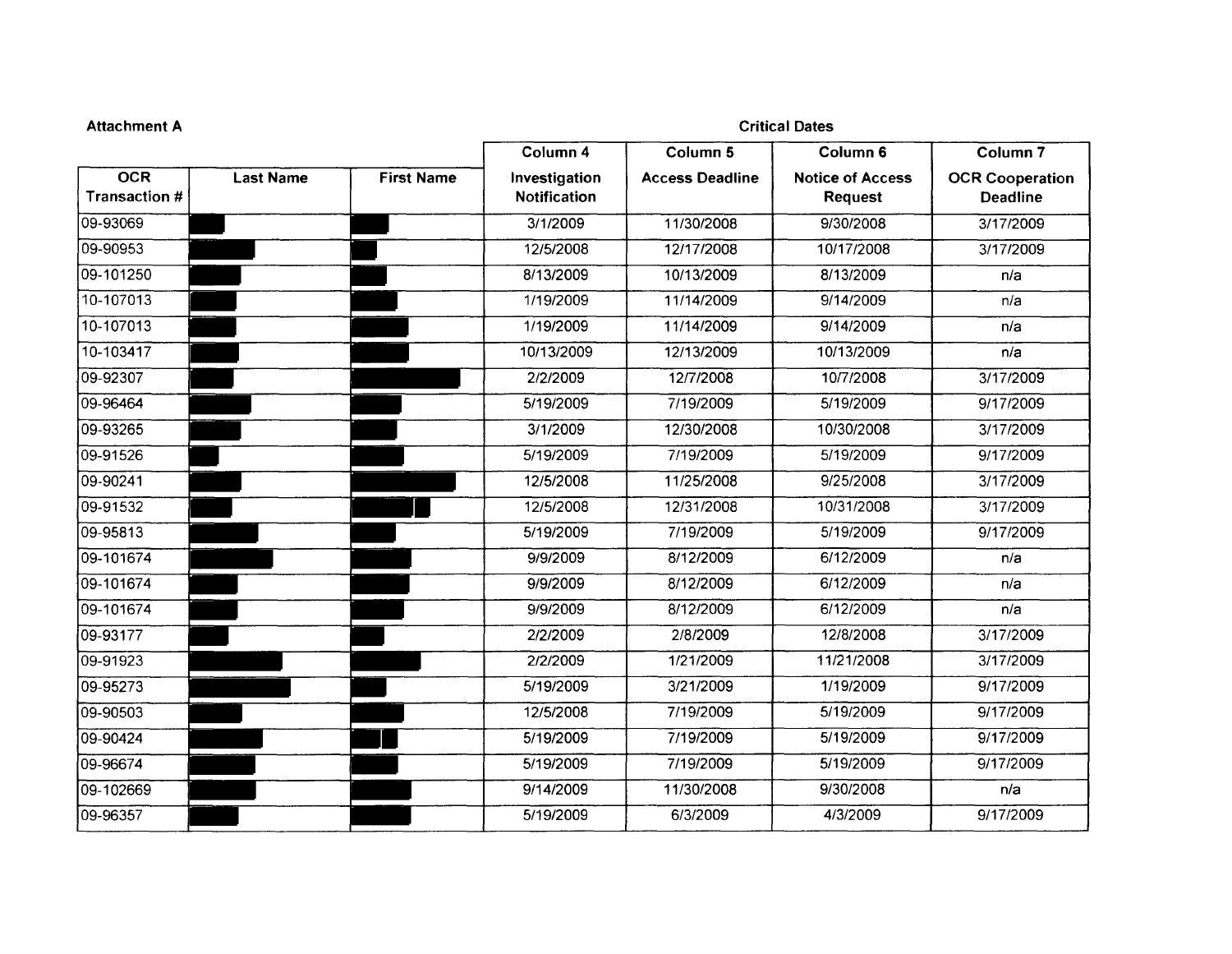|                                   |                  |                   | Column 4                             | Column 5               | Column <sub>6</sub>                       | Column <sub>7</sub>                       |
|-----------------------------------|------------------|-------------------|--------------------------------------|------------------------|-------------------------------------------|-------------------------------------------|
| <b>OCR</b><br><b>Transaction#</b> | <b>Last Name</b> | <b>First Name</b> | Investigation<br><b>Notification</b> | <b>Access Deadline</b> | <b>Notice of Access</b><br><b>Request</b> | <b>OCR Cooperation</b><br><b>Deadline</b> |
| 09-94133                          |                  |                   | 5/19/2009                            | 7/19/2009              | 5/19/2009                                 | 9/17/2009                                 |
| 09-98636                          |                  |                   | 6/23/2009                            | 7/5/2009               | 5/5/2009                                  | n/a                                       |
| 09-96365                          |                  |                   | 5/19/2009                            | 11/30/2008             | 9/30/2008                                 | 9/17/2009                                 |
| 09-96696                          |                  |                   | 5/19/2009                            | 7/19/2009              | 5/19/2009                                 | 9/17/2009                                 |
| 09-98630                          |                  |                   | 6/23/2009                            | 4/20/2009              | 2/20/2009                                 | n/a                                       |
| 09-96603                          |                  |                   | 5/19/2009                            | 7/19/2009              | 5/19/2009                                 | 9/17/2009                                 |
| 09-100259                         |                  |                   | 7/31/2009                            | 3/30/2009              | 1/28/2009                                 | n/a                                       |
| 09-90294                          |                  |                   | 12/5/2008                            | 12/1/2008              | 10/1/2008                                 | 9/17/2009                                 |
| 09-95812                          |                  |                   | 5/19/2009                            | 7/19/2009              | 5/19/2009                                 | 9/17/2009                                 |
| 09-102389                         |                  |                   | 9/9/2009                             | 11/9/2009              | 9/9/2009                                  | n/a                                       |
| 109-96796                         |                  |                   | 5/19/2009                            | 7/19/2009              | 5/19/2009                                 | 9/17/2009                                 |
| 09-90182                          |                  |                   | 5/19/2009                            | 7/19/2009              | 5/19/2009                                 | 9/17/2009                                 |
| 09-92953                          |                  |                   | 2/2/2009                             | 1/12/2009              | 11/12/2008                                | 3/17/2009                                 |
| 09-89994                          |                  |                   | 12/5/2008                            | 12/13/2008             | 10/13/2008                                | 3/17/2009                                 |
| 09-100874                         |                  |                   | 9/23/2009                            | 11/23/2009             | 9/23/2009                                 | n/a                                       |
| 09-93174                          |                  |                   | 2/2/2009                             | 10/31/2008             | 8/31/2008                                 | 3/17/2009                                 |
| 09-98001                          |                  |                   | 6/23/2009                            | 2/1/2009               | 12/1/2008                                 | n/a                                       |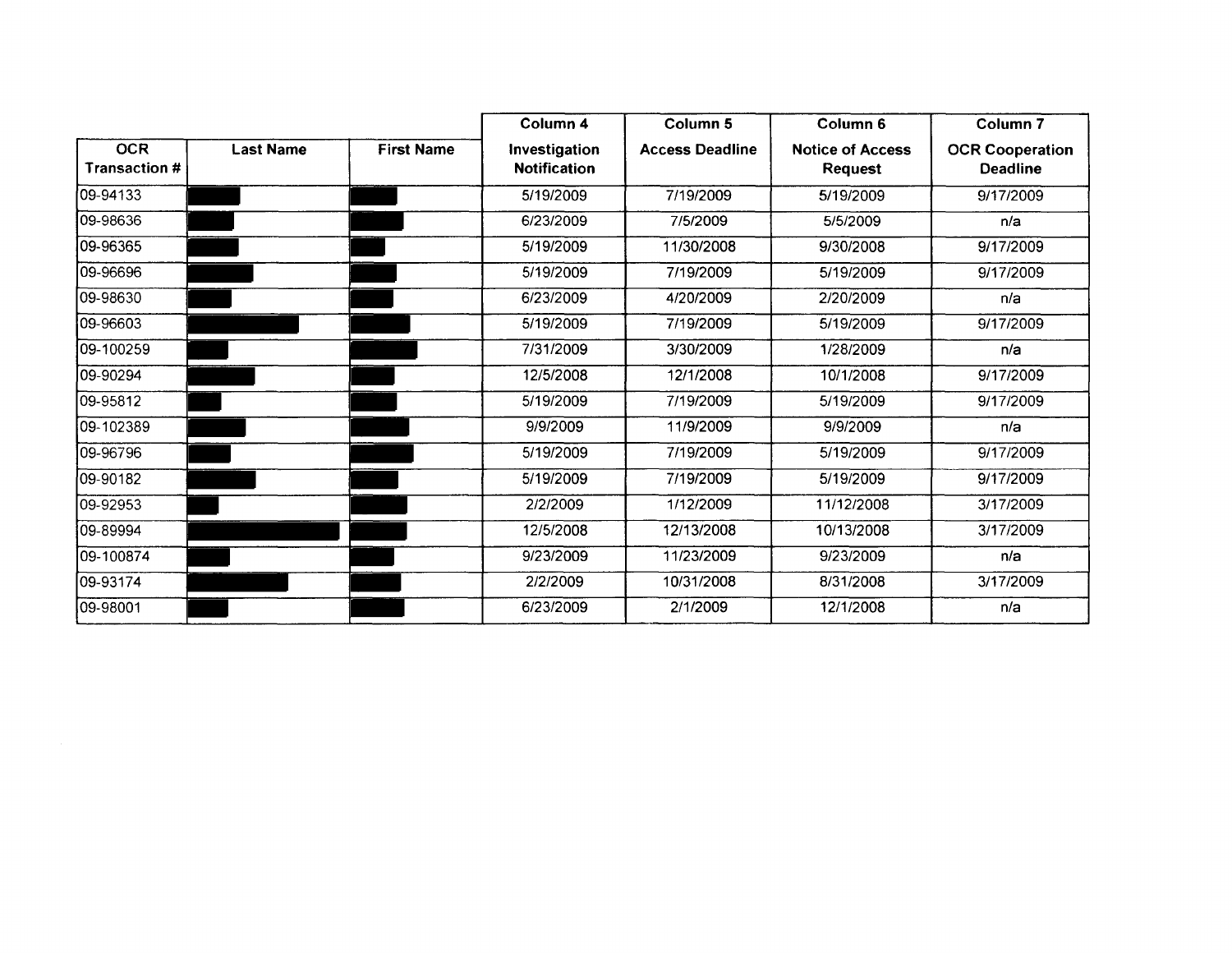### **Attachment B** Computation of CMP for Failure to Permit Access to Protected Health Information - Violations of 45 C.F.R.  $§$  164.524

Violations were not corrected within 30 days of when Covered Entity knew or with the exercise of reasonable diligence would have known of the violations. Violations were continuing violations from the dates shown in column 5 of Attachment A until April 7, 2010.

| Individual #            | Penalty    | 2008             | 2008             | 2009            | 2009           | 2010  | 2010    |
|-------------------------|------------|------------------|------------------|-----------------|----------------|-------|---------|
| from                    | Per        | Days*            | <b>Penalty</b>   | Days*           | <b>Penalty</b> | Days* | Penalty |
| Att. A                  | <b>Day</b> |                  |                  |                 |                |       |         |
| 1                       | \$100      | 31               | \$3,100          | 365             | \$36,500       | 97    | \$9,700 |
| $\sqrt{2}$              | \$100      | 14               | \$1,400          | 365             | \$36,500       | 97    | \$9,700 |
| $\overline{3}$          | \$100      | $\overline{0}$   | $\theta$         | 79              | \$7,900        | 97    | \$9,700 |
| $\overline{\mathbf{4}}$ | \$100      | $\overline{0}$   | $\boldsymbol{0}$ | $\overline{47}$ | \$4,700        | 97    | \$9,700 |
| $\overline{5}$          | \$100      | $\boldsymbol{0}$ | $\boldsymbol{0}$ | 47              | \$4,700        | 97    | \$9,700 |
| 6                       | \$100      | $\overline{0}$   | $\theta$         | 18              | \$1,800        | 97    | \$9,700 |
| $\overline{7}$          | \$100      | 24               | \$2,400          | 365             | \$36,500       | 97    | \$9,700 |
| $\overline{8}$          | \$100      | $\boldsymbol{0}$ | $\theta$         | 165             | \$16,500       | 97    | \$9,700 |
| 9                       | \$100      | $\mathbf{1}$     | \$100            | 365             | \$36,500       | 97    | \$9,700 |
| 10                      | \$100      | $\boldsymbol{0}$ | $\mathbf{0}$     | 165             | \$16,500       | 97    | \$9,700 |
| 11                      | \$100      | 36               | \$3,600          | 365             | \$36,500       | 97    | \$9,700 |
| 12                      | \$100      | $\overline{0}$   | $\theta$         | 365             | \$36,500       | 97    | \$9,700 |
| 13                      | \$100      | $\boldsymbol{0}$ | $\boldsymbol{0}$ | 165             | \$16,500       | 97    | \$9,700 |
| 14                      | \$100      | $\overline{0}$   | $\boldsymbol{0}$ | 141             | \$14,100       | 97    | \$9,700 |
| 15                      | \$100      | $\overline{0}$   | $\boldsymbol{0}$ | 141             | \$14,100       | 97    | \$9,700 |
| 16                      | \$100      | $\overline{0}$   | $\mathbf{0}$     | 141             | \$14,100       | 97    | \$9,700 |
| 17                      | \$100      | $\overline{0}$   | $\overline{0}$   | 326             | \$32,600       | 97    | \$9,700 |
| 18                      | \$100      | $\overline{0}$   | $\boldsymbol{0}$ | 344             | \$34,400       | 97    | \$9,700 |
| 19                      | \$100      | $\mathbf{0}$     | $\boldsymbol{0}$ | 284             | \$28,400       | 97    | \$9,700 |
| 20                      | \$100      | $\overline{0}$   | $\boldsymbol{0}$ | 165             | \$16,500       | 97    | \$9,700 |
| 21                      | \$100      | $\boldsymbol{0}$ | $\theta$         | 165             | \$16,500       | 97    | \$9,700 |
| 22                      | \$100      | $\overline{0}$   | $\overline{0}$   | 165             | \$16,500       | 97    | \$9,700 |
| 23                      | \$100      | $\overline{31}$  | \$3,100          | 365             | \$36,500       | 97    | \$9,700 |
| 24                      | \$100      | $\overline{0}$   | $\theta$         | 211             | \$21,100       | 97    | \$9,700 |
| 25                      | \$100      | $\overline{0}$   | $\boldsymbol{0}$ | 165             | \$16,500       | 97    | \$9,700 |
| 26                      | \$100      | $\boldsymbol{0}$ | $\overline{0}$   | 179             | \$17,900       | 97    | \$9,700 |
| 27                      | \$100      | 3 <sub>1</sub>   | \$3,100          | 365             | \$36,500       | 97    | \$9,700 |
| 28                      | \$100      | $\boldsymbol{0}$ | $\boldsymbol{0}$ | 165             | \$16,500       | 97    | \$9,700 |
| 29                      | \$100      | 0                | $\theta$         | 255             | \$25,500       | 97    | \$9,700 |
| 30                      | \$100      | $\boldsymbol{0}$ | $\boldsymbol{0}$ | 165             | \$16,500       | 97    | \$9,700 |
| 31                      | \$100      | $\boldsymbol{0}$ | $\overline{0}$   | 276             | \$27,600       | 97    | \$9,700 |
| 32                      | \$100      | 31               | \$3,100          | 365             | \$36,500       | 97    | \$9,700 |
| 33                      | \$100      | $\boldsymbol{0}$ | $\boldsymbol{0}$ | 165             | \$16,500       | 97    | \$9,700 |
| 34                      | \$100      | $\boldsymbol{0}$ | $\boldsymbol{0}$ | 52              | \$5,200        | 97    | \$9,700 |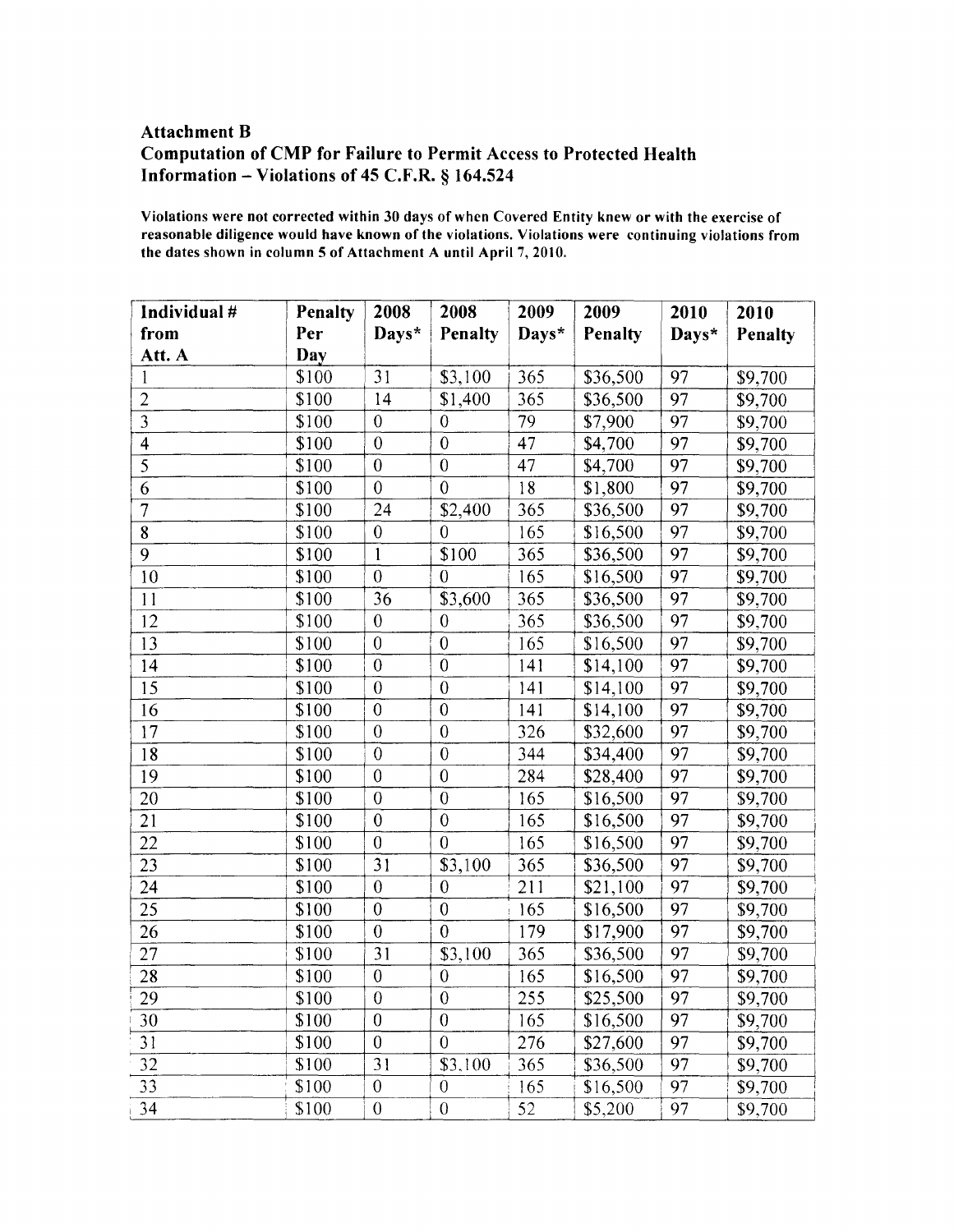| 35                              | \$100       | $\theta$       | $\theta$       | 165         | \$16,500  | 97    | \$9,700   |
|---------------------------------|-------------|----------------|----------------|-------------|-----------|-------|-----------|
| 36                              | \$100       | $\theta$       | $\theta$       | 165         | \$16,500  | 97    | \$9,700   |
| 37                              | \$100       | $\theta$       | $\theta$       | 353         | \$35,300  | 97    | \$9,700   |
| 38                              | \$100       | 18             | \$1,800        | 365         | \$36,500  | 97    | \$9,700   |
| 39                              | \$100       | $\theta$       | $\overline{0}$ | 38          | \$3,800   | 97    | \$9,700   |
| 40                              | \$100       | 61             | \$6,100        | 365         | \$36,500  | 97    | \$9,700   |
| 41                              | \$100       | $\overline{0}$ | $\theta$       | 334         | \$33,400  | 97    | \$9,700   |
| Total                           | <b>S100</b> | 278            | \$27,800       | 9,261       | \$926,100 | 3,977 | \$397,700 |
| <b>Penalty Total by</b><br>Year |             |                | \$27,800       |             | \$926,100 |       | \$397,700 |
| <b>Total Penalty for</b>        |             |                |                | \$1,351,600 |           |       |           |
| <b>Access Violations</b>        |             |                |                |             |           |       |           |
| (add amounts in<br>row $43)$    |             |                |                |             |           |       |           |

\*Number of days in 2008, 2009 and 2010 for each individual's access is computed from<br>the start date (deadline for compliance with access requirement) shown in column 5 of<br>Attachment A and ending April 7, 2010.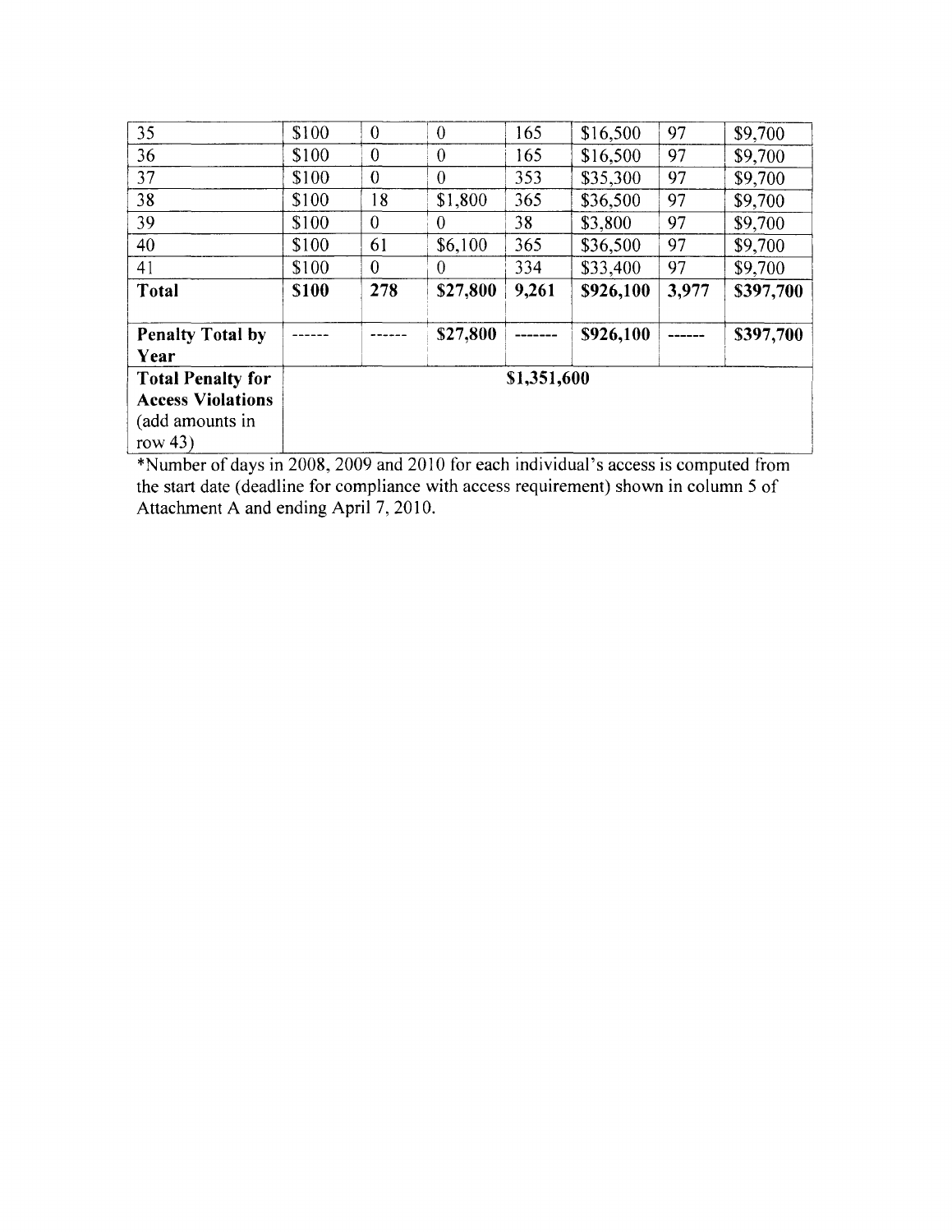#### Attachment C

### Computation of CMP for Failure to Cooperate with Complaint Investigation by OCR - Violations of 45 C.F.R. § 160.310(b)

Violations were due to willful neglect not corrected within 30 days of when Covered Entity knew or with the exercise of reasonable diligence would have known of the violations. Minimum penalty is \$50,000 per violation. Violations continued each day from the 2009 dates in column 7 of Attachment A until April 7, 2010. Penalty may not exceed \$1.5 million for identical violations in a calendar year.  $(45 \text{ C.F.R.} \S 160.404(b)(2)(iv)).$ 

| Individual #    | Penalty  | 2009  | 2009                 | 2010            | 2010                 |
|-----------------|----------|-------|----------------------|-----------------|----------------------|
| from Att. A     | Amount   | Days* | Penalty              | Days*           | <b>Penalty</b>       |
|                 | Per Day  |       |                      |                 |                      |
| $\mathbf{1}$    | \$50,000 | 289   | \$14,450,000         | 97              | \$4,850,000          |
| $\overline{2}$  | \$50,000 | 289   | \$14,450,000         | 97              | \$4,850,000          |
| $\overline{7}$  | \$50,000 | 289   | \$14,450,000         | 97              | \$4,850,000          |
| $\overline{8}$  | \$50,000 | 105   | \$5,250,000          | 97              | \$4,850,000          |
| 9               | \$50,000 | 289   | \$14,450,000         | 97              | \$4,850,000          |
| 10              | \$50,000 | 105   | \$5,250,000          | 97              | \$4,850,000          |
| 11              | \$50,000 | 289   | \$14,450,000         | 97              | \$4,850,000          |
| 12              | \$50,000 | 289   | \$14,450,000         | 97              | \$4,850,000          |
| $\overline{13}$ | \$50,000 | 105   | \$5,250,000          | $\overline{97}$ | \$4,850,000          |
| $\overline{17}$ | \$50,000 | 289   | \$14,450,000         | 97              | \$4,850,000          |
| $\overline{18}$ | \$50,000 | 289   | \$14,450,000         | 97              | \$4,850,000          |
| 19              | \$50,000 | 105   | \$5,250,000          | 97              | \$4,850,000          |
| 20              | \$50,000 | 105   | \$5,250,000          | 97              | \$4,850,000          |
| 21              | \$50,000 | 105   | \$5,250,000          | 97              | \$4,850,000          |
| 22              | \$50,000 | 105   | \$5,250,000          | 97              | \$4,850,000          |
| 24              | \$50,000 | 105   | \$5,250,000          | 97              | \$4,850,000          |
| 25              | \$50,000 | 105   | \$5,250,000          | 97              | \$4,850,000          |
| 27              | \$50,000 | 105   | \$5,250,000          | 97              | \$4,850,000          |
| 28              | \$50,000 | 105   | \$5,250,000          | 97              | \$4,850,000          |
| 30              | \$50,000 | 105   | \$5,250,000          | 97              | \$4,850,000          |
| 32              | \$50,000 | 105   | \$5,250,000          | 97              | \$4,850,000          |
| 33              | \$50,000 | 105   | \$5,250,000          | 97              | \$4,850,000          |
| 35              | \$50,000 | 105   | \$5,250,000          | 97              | \$4,850,000          |
| 36              | \$50,000 | 105   | \$5,250,000          | 97              | \$4,850,000          |
| 37              | \$50,000 | 289   | \$14,450,000         | $\overline{97}$ | \$4,850,000          |
| 38              | \$50,000 | 289   | \$14,450,000         | 97              | \$4,850,000          |
| 40              | \$50,000 | 289   | \$14,450,000         | $\overline{97}$ | \$4,850,000          |
| Total of 27     | \$50,000 | 4,859 | <b>Total exceeds</b> | 2,619           | <b>Total exceeds</b> |
| individual      |          | days  | calendar year        | days            | calendar year        |
| complaints      |          |       | limit - see below    |                 | limit-see            |
|                 |          |       |                      |                 | below                |